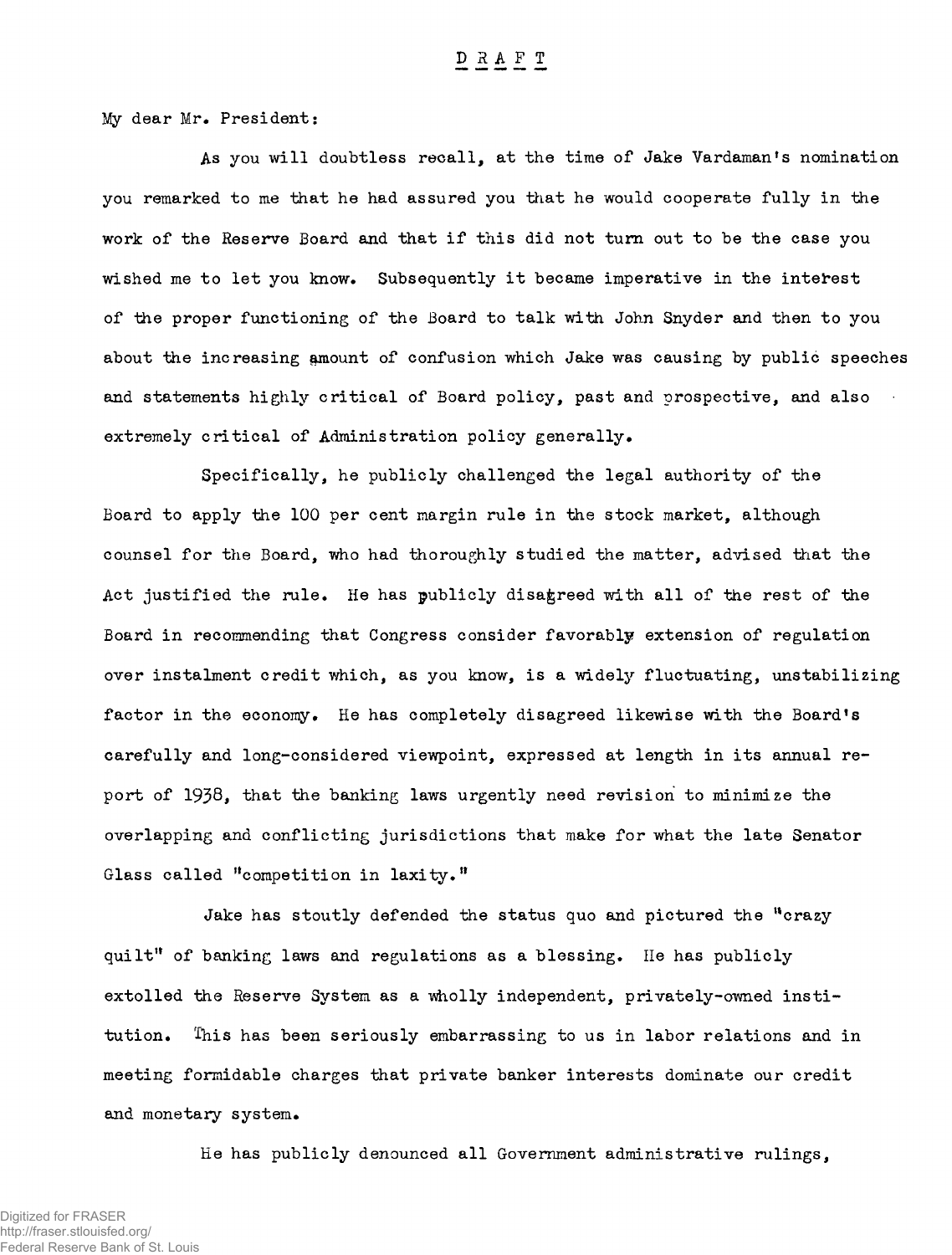declaring that Congress should specify in detail what regulatory measures, if any, should apply. This is manifestly a wholly impractical, unrealistic attitude contrary to any established procedure. In these and other respects, his criticisms have "created plenty of confusion", as stated in the November  $\mu$ issue of Time magazine.

After my visit with you I talked to Jake about the embarrassment he was causing all of the Board as well as the staff, reminded him that he had agreed with me before his appointment that he wanted to do what he could to bring about a sensible coordination of Federal banking agencies, and tried to make clear to him that it was one thing to disagree when policy was being considered but a very different and disruptive thing to go out publicly airing these disagreements. Jake remained belligerent and apparently impervious to my appeals for the kind of teamwork that has always heretofore prevailed on the Board. However violently some members may have disagreed in the past with specific policy actions, they have not gone to the housetops to promote dissension and discord.

As a final resort, it seems to me that a letter from you might possibly have some beneficial effect and inasmuch as you indicated that you were disposed to take up with Jake the importance of appropriate conduct as a member of the Board, I am taking the liberty of enclosing a suggested draft of a personal note that you might wish to consider sending to him.

Respectfully yours,

 $- 2 -$